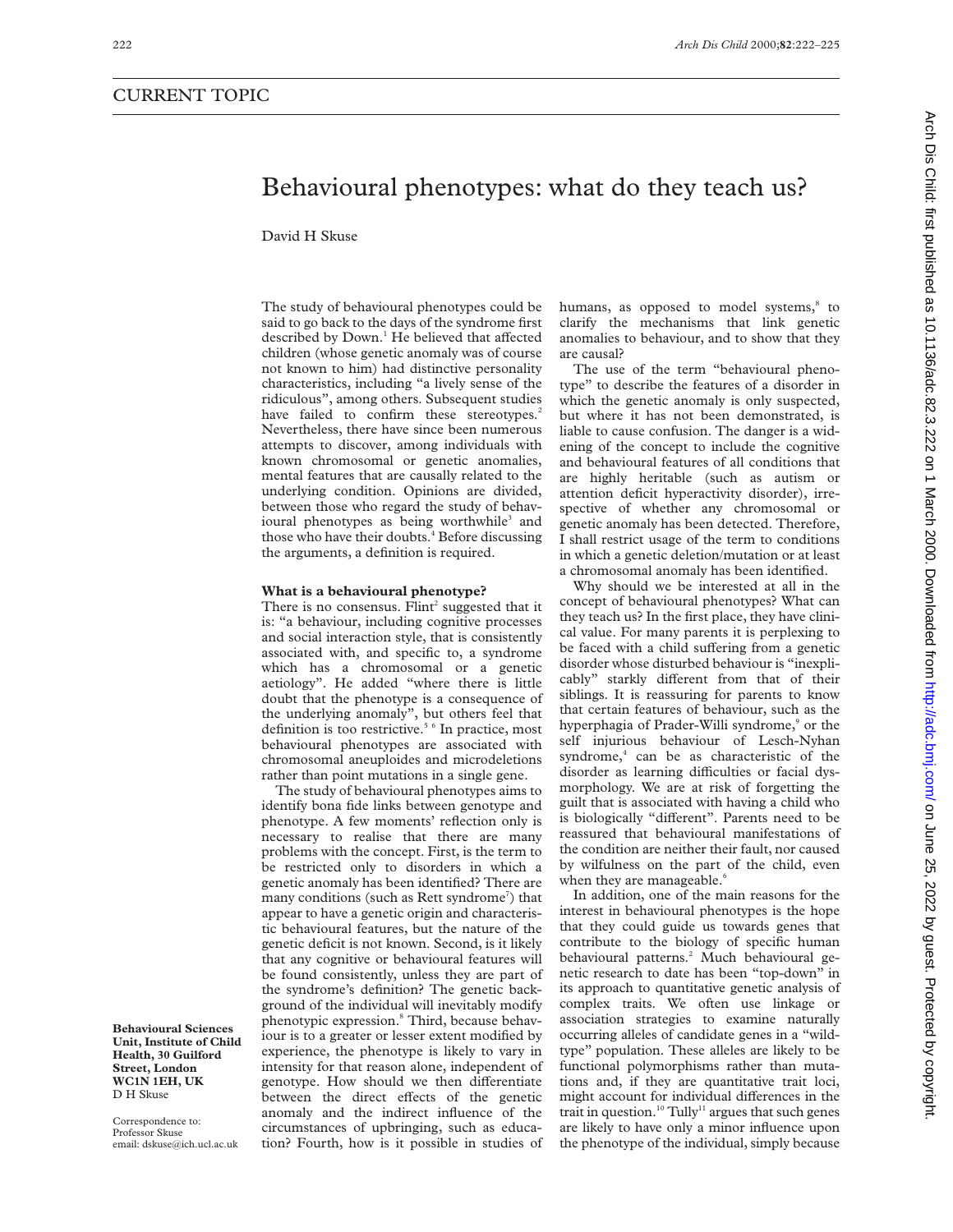alleles with a more dramatic effect could reduce fitness and so would be selected against during evolution. On the other hand, chromosomal deletions that have cognitive and behavioural consequences might be associated with monosomy, hence the loss of one copy of genes that are dosage sensitive.12 Such genes might play a fundamental role in the developmental or functional organisation of the brain, $4$  although they are not necessarily important for individual differences in the general population.

#### **Linking genotype to phenotype**

To discover how the genotype of an individual with a naturally occurring genetic anomaly contributes to the behavioural manifestations of that condition caution is necessary. Conceptual flaws in study design and interpretation are almost certainly why such successes as have been reported to date<sup>13</sup> have subsequently been countered by alternative claims.14 I shall illustrate the pitfalls awaiting the unwary with the example of Turner's syndrome, the subject of our own research programme in this area.10 15 We used a particular subset of patients with Turner's syndrome, those with X monosomy (45,X), to find evidence that the parental origin of that single X chromosome has a substantial influence upon social communication skills.<sup>16</sup> Our data indicate the existence on the X chromosome of an imprinted locus that affects

### ASCERTAINMENT BIAS

social cognitive development.

Patients with a condition that has a distinctive behavioural characteristic are more likely to be detected if that characteristic is present. Thus, in an identified clinical population the key behavioural features are likely to be more common than in unidentified patients with the genetic anomaly from the general population. An example might be hyperphagia in Prader-Willi syndrome,<sup>9</sup> or autistic features in association with fragile X syndrome.<sup>17</sup> On the other hand, if it can be shown that the reason for ascertainment is never, or hardly ever, the cognitive or behavioural features, such bias would not be applicable and the ascertained sample would be representative of all potential cases. In our series of patients with Turner's syndrome, drawn from a national register, 22% of a series of 288 individuals were diagnosed at or before birth. A further 41% were ascertained as a consequence of short stature in middle childhood. Only 2% were ascertained as a consequence of learning difficulties or behavioural maladjustment, suggesting that biased recruitment is an unlikely explanation for our findings.

#### COMPARISON SUBJECTS

There are two main reasons for recruiting a comparison sample. First, it is necessary to find out the degree to which the behavioural feature of interest is linked directly to the genetic anomaly. To what extent is it associated with some other non-specific factor, such as low intelligence quotient (IQ)? For example, what proportion of children with IQs as low as those found in Lesch-Nyhan syndrome also show the

self injurious behaviours characteristic of that condition?2 Second, it is necessary to control for the possibility that the behavioural feature of interest is linked to some other specific characteristic of that syndrome, which confounds the association of interest. For example, in Turner's syndrome poor social adjustment is common,<sup>18</sup> but short stature is almost invariable.19 Could the social adjustment problems be primarily the result of living with the stigma of exceptionally short stature? In a survey of 110 female patients with other short stature syndromes (such as primary hypopituitarism and Silver-Russell syndrome) we found the mean score on a scale of social communication impairment<sup>16</sup> was 4.1 (SD, 5.4). This was remarkably similar to that of the general population of age matched children and adolescents  $(n = 344;$  mean, 3.8; SD, 4.1). However, in a population of female patients with 45,X Turner's syndrome  $(n = 78)$ , with a single maternal X chromosome, the mean was 9.0 (SD, 7.3), indicating some influence other than stature alone was relevant to their impaired social adjustment.

# CHOICE OF PHENOTYPIC MARKERS

The choice of phenotype is crucial to a study of this nature. The aim is to find a measure of dysfunction that is closely and causally linked to the genetic anomaly. Realistically, no cognitive or behavioural feature is likely to be unique to a single genetic disorder and neither is that feature likely to be found in all instances of the disorder. By what means, then, is the choice of marker made? In my opinion, it is usually a waste of time using behavioural measures such as hyperactivity, self injury, impulsiveness, clumsiness, or personality characteristics, such as aloofness or anxiousness. These features are found in association with many genetic disorders<sup>3</sup> and have low specificity. Cognitive measures such as IQ (whether verbal and/or non-verbal) are little better. Ideally, one wishes to find a marker that is unlikely to have been modified substantially by experience, and which is linked aetiologically to the genetic anomaly. In choosing such an indicator one must bear in mind its frequency in the general population. For example, poor visuospatial skills are known to be closely associated with Turner's syndrome.<sup>20</sup> A non-verbal IQ more than 1 SD below verbal IQ was found in 52% of our patients with 45,X Turner's syndrome  $(n = 88)$ , but a difference of at least this magnitude occurs in 12% of the general population. Therefore, this characteristic falls far short of a strongly discriminating cognitive phenotype, and attempts to improve on it have not been especially successful.<sup>21</sup>

Another area of interest to those studying behavioural phenotypes is the association of genetic anomalies with what superficially resembles a psychiatric or neurodevelopmental disorder. Examples include autism, which is found in (loose) association with fragile X syndrome, $17$ and in perhaps 50% of cases of tuberous sclerosis. Its associations with Turner's syndrome, $^{22}$   $^{23}$ and with maternally derived small marker chromosomes on  $15q<sub>2</sub><sup>24</sup>$  are of particular theoretical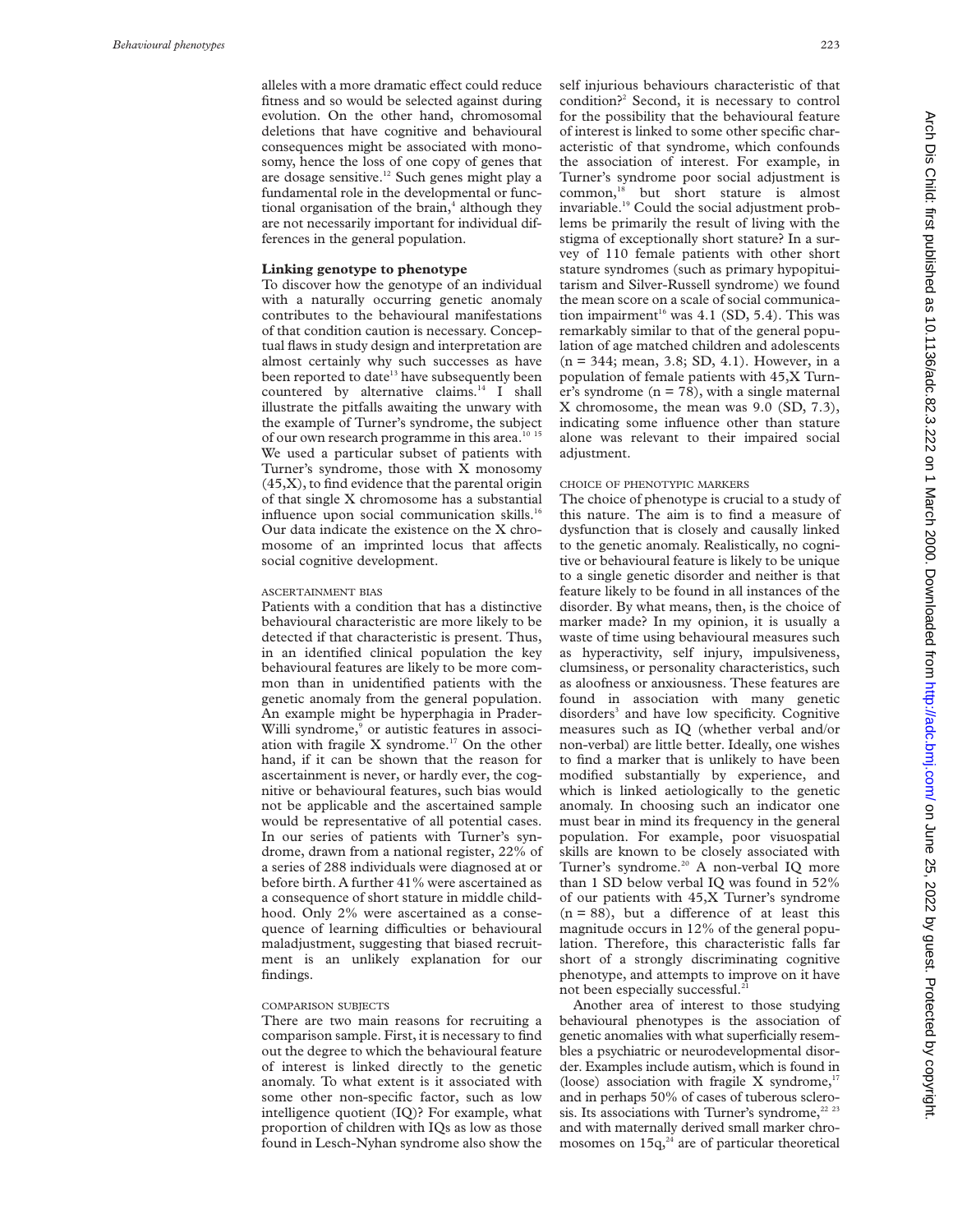interest. Another co-morbidity, which might be worth following up, is that of schizo-affective disorder with velocardiofacial syndrome.<sup>25</sup> Further work is needed on the phenotypic similarities and differences of these syndromes from the idiopathic variants.

#### **MEASURES**

The choice of measures in the study of behavioural phenotypes is by no means easy. Although the use of standardised instruments has merit, there is no a priori reason why the phenotypic features of interest should be reflected by scores on such measures. We found there were few differences between patients with 45,X Turner's syndrome whose single X was maternally, rather than paternally, derived on a widely used behavioural questionnaire.<sup>18 26</sup> Pilot studies indicated a different range of behavioural characteristics was present in most patients. Therefore, we devised a measure that summarised the main features of social maladjustment. Clear group differences emerged  $rac{1}{4}$  according to genotype.<sup>16</sup> We have subsequently shown that this instrument has excellent discriminant and concurrent validity, especially for clinical syndromes characterised by social communication deficits, such as pervasive developmental disorders.<sup>27</sup> The fact that these were more common among female patients with Turner's syndrome and a single maternal, rather than a paternal X chromosome, has far reaching theoretical implications.<sup>27</sup>

There seems little merit in comparing behavioural phenotypes with one another, so a generic measuring instrument is inappropriate. The closer the assessment gets to those aspects of the phenotype that are linked directly to variations in the genotype the better. In our study, poor social adjustment might reflect a fundamental dysfunction in the recognition of social cues, or in the pragmatics of language usage in social conversation. We may not yet have valid and reliable ways of measuring these skills in the general population, let alone a genetically deviant one. Thought needs to be given to the purpose of the investigation of behavioural phenotypes at a theoretical level, rather than reaching instinctively for that handy test battery or behavioural questionnaire.

## DELETION MAPPING

Behavioural phenotypes are of greatest interest when it is possible to use the phenotypic features to locate a gene of interest by deletion mapping. This technique requires the molecular characterisation of the deletion's extent in a series of individuals with chromosomal deletions of varying size, all in approximately the same location. Deletion mapping of "cognitive" genes has been attempted in Williams syndrome, with inconsistent results.<sup>13 14</sup> In contrast, it appears to have worked well in the identification of the SHOX gene, which influences growth in stature,<sup>28</sup> probably because deletion of this locus in the pseudoautosomal region of the X chromosome is invariably associated with impaired growth (a solid phenotypic marker). The pseudoautosomal region is about 2.5 megabases in size, and lies at the tip of the short arm. Unlike most of the X chromosome this region is not subject to X inactivation, and genes expressed from this region are required in two copies for normal development.

Deletion mapping of cognitive or behavioural traits is fine in theory, but difficult in practice, as is illustrated by this cautionary tale. First, it is essential to know how variable the phenotype is in the genetic disorder. Where the deletion is itself variable in extent, that question can be hard to answer conclusively. About 50% of patients with Turner's syndrome have a single X chromosome.<sup>15</sup> Therefore, the phenotypic features that distinguish them from normal girls or women must result from the haploinsufficiency of "Turner genes" (directly or indirectly), $29$  assuming the absence of cellular mosaicism. A genetic locus is technically haploinsufficient when the protein produced by a single copy of an otherwise normal gene is not sufficient to ensure normal function. Despite the consistency of the genetic anomaly, the cognitive and behavioural phenotype within 45,X Turner syndrome is utterly inconsistent, in the presence of demonstrable structural brain deficits (Price CJ, *et al*, unpublished data, 1999). This might in part reflect the (unmeasurable) variability in the genetic background of the individuals concerned, but could reflect epigenetic stochastic events too.

Suppose we wish to deletion map genes for cognitive deficits on the X chromosome by taking a series of individuals with successively larger deletions of—for example, the short arm of the second X chromosome.<sup>30</sup> We hypothesise that a "Turner gene", which is expressed in the brain, is situated about half way down the short arm and is dosage sensitive. It escapes X inactivation. Thus, a small distal deletion will be associated with the retention of the skill. A substantial deletion, extending to the centromere, will be associated with its loss. If we have a large enough series, with differing extents of chromosomal loss, we should be able to map molecularly the position of the "cognitive" gene in relation to the cognitive deficits observed in our sample. However, to interpret these results we will need at the very least to know the proportion of monosomic individuals with a loss of that skill. Assuming no confounding mosaicism is present, they must have deleted one copy of the gene of interest. We have found no phenotypic marker of this nature that affects 100% of monosomic subjects, and most of those that we have studied affect a considerably smaller proportion than this. Accordingly, there is such phenotypic variability in a series of individuals with successively larger deletions $30$  of the short arm of the X chromosome that the results of deletion mapping for any cognitive or behavioural marker we have identified to date are uninterpretable.

The investigation of behavioural phenotypes by means of any instrument, whether questionnaire or neuropsychological test procedure, will effectively constitute a screening strategy. The "true" incidence of the phenotype in the presence of a deletion of the gene of interest is